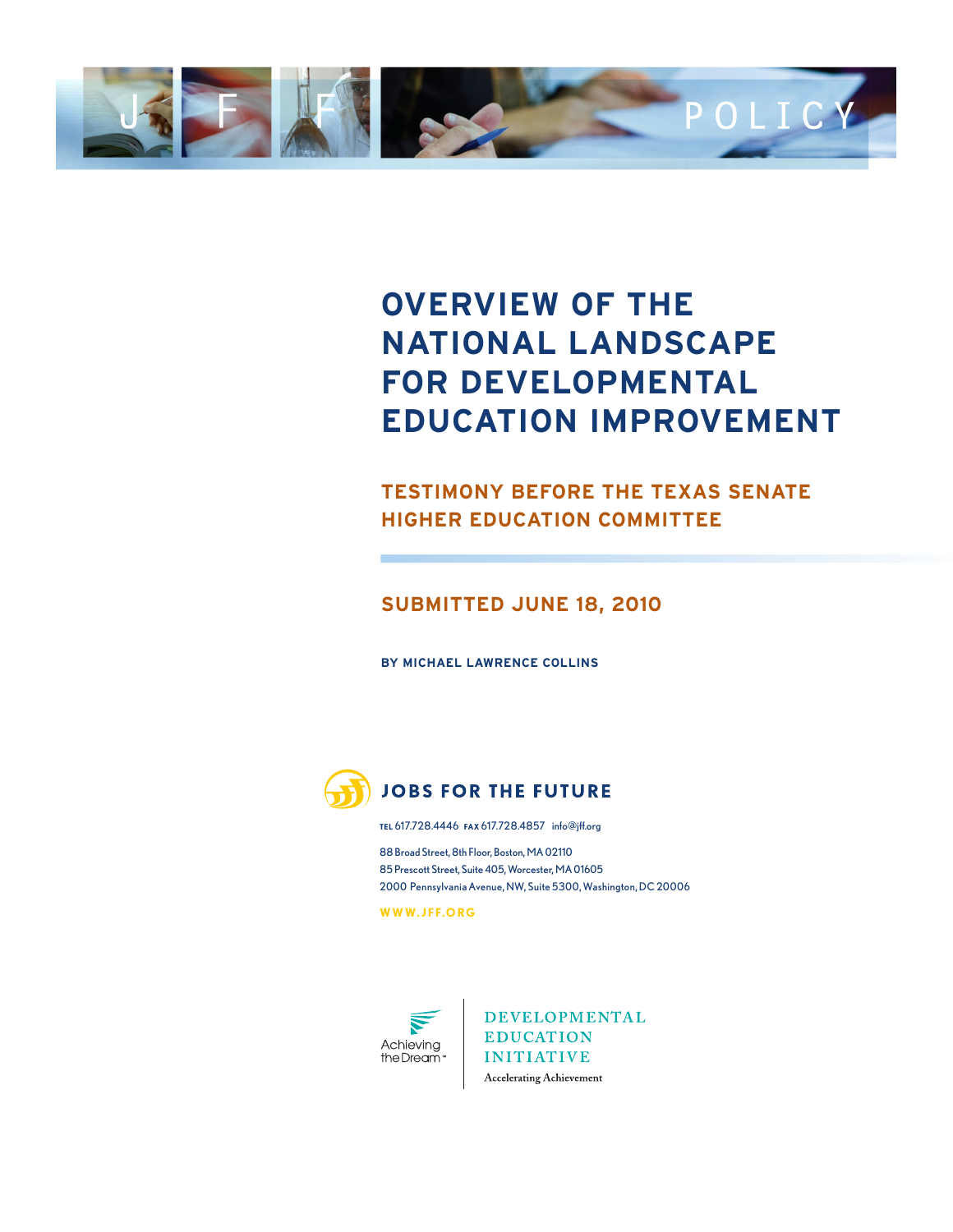

## OVERVIEW OF THE NATIONAL LANDSCAPE FOR DEVELOPMENTAL EDUCATION IMPROVEMENT TESTIMONY BEFORE THE TEXAS SENATE HIGHER EDUCATION COMMITTEE

Chairwoman Zaffirini and distinguished members, thank you for the opportunity to testify before the Senate Higher Education Committee today to provide an overview on developmental education.

My name is Michael Collins, and I am a program director at Jobs for the Future, a Boston-based research, policy, and advocacy organization, where I co-direct *Achieving the Dream* and the *Developmental Education Initiative*—two national initiatives designed to increase the success of students in our nation's community colleges. Both are generously funded by Lumina Foundation for Education and the Bill & Melinda Gates Foundation in partnership with 18 regional and national funders.

## ACHIEVING THE DREAM AND THE DEVELOPMENTAL EDUCATION INITIATIVE

Jobs for the Future leads the state policy efforts in both of these initiatives. We support 16 states—including Texas—by working with community college system offices, departments of higher education, coordinating boards, and community college associations to inform the development of state-level policies that accelerate institutional efforts to improve success outcomes for community college students. In Texas the state lead organization is the Texas Association of Community Colleges, in partnership with the Texas Higher Education Coordinating Board.

Launched in 2004, *Achieving the Dream* is focused on accelerating student progression through developmental education and college-credit courses—and ultimately toward credentials and degrees. The *Developmental Education Initiative*, launched in 2009, was created to develop and spread effective practices and policies from *Achieving the Dream's* demonstration phase (2004-2009). Both initiatives place an emphasis on students who are low-income,

students of color, and those academically underprepared for success in higher education. Over 100 participating community colleges are each implementing innovative demonstrations and pilots to dramatically improve student outcomes. There are 25 Achieving the Dream colleges, four of which are also Developmental Education Initiative colleges.

## SPOTLIGHT ON DEVELOPMENTAL EDUCATION AS A LEVER FOR COMMUNITY COLLEGE COMPLETION

In today's economy, it is increasingly clear that a high school diploma isn't enough to cross the threshold into the middle class. Some form of postsecondary training is required to have a reasonable chance of earning a familysupporting wage. As a result, growing numbers of people many whom have not considered college in the past—are turning to higher education to improve their chances of success. More than two-thirds of Americans enroll in higher education or training after high school, but a much smaller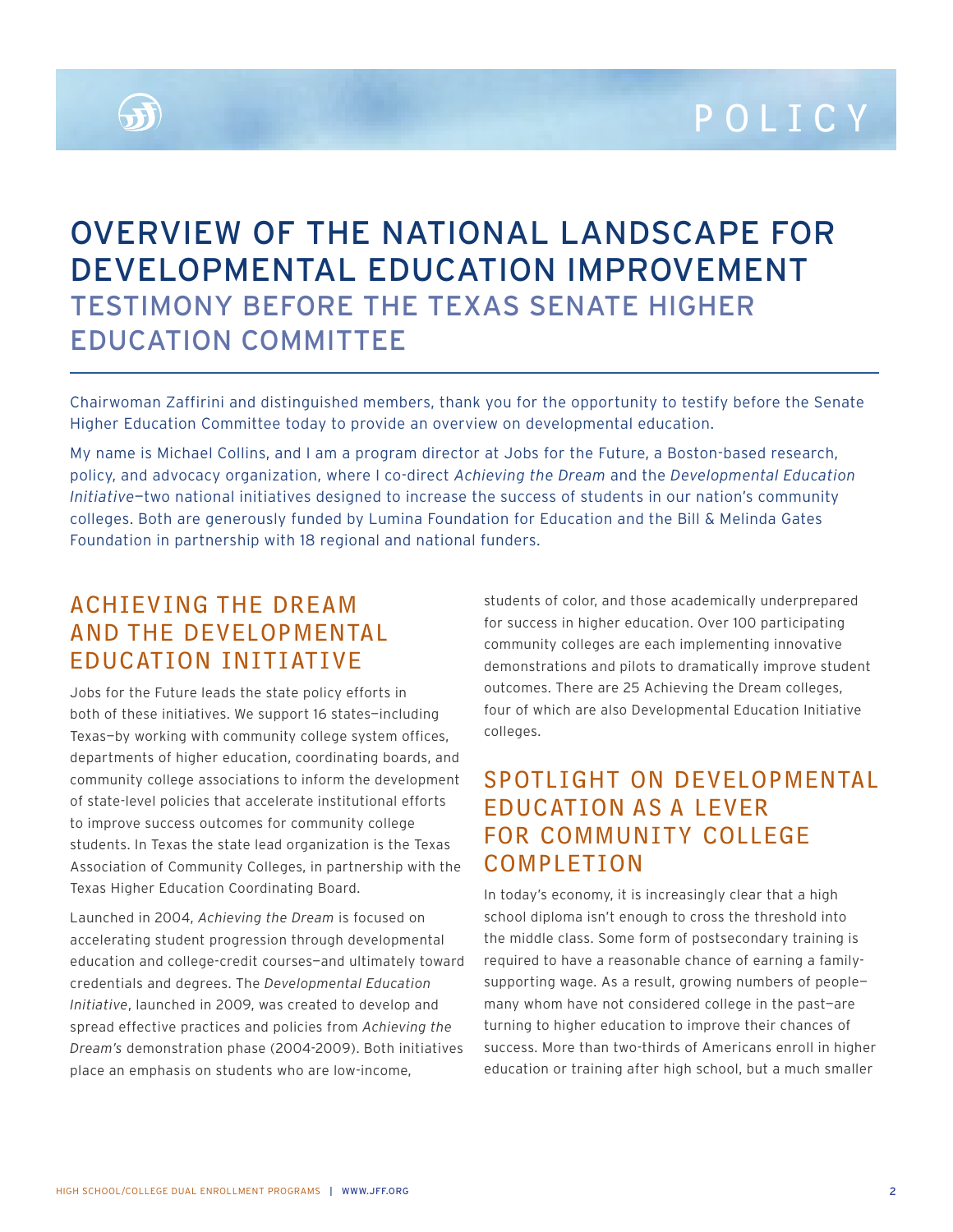percentage actually end up earning a degree. Community colleges are being more widely viewed as a powerful lever for both improving individuals' earning prospects and increasing our nation's competitiveness.

There is broad consensus among states, national funders, and the social policy community that better outcomes for students who test into developmental education can dramatically improve community college completion rates. This is evident in states' financial support for developmental education innovation such as Texas's multi-million-dollar appropriation in the last legislative session and the Gates Foundation's investment of over \$100 million to improve outcomes in developmental education so that more young people graduate with a postsecondary credential that has labor market value. Improved outcomes in developmental education are also directly relevant to the Obama Administration's goal of graduating 5 million more Americans by 2020.

## DEVELOPMENTAL EDUCATION ENROLLMENT RATES IN COMMUNITY COLLEGE

While demand for credentials and degrees is high, many students' plans to earn credentials and degrees are upended early in their academic careers because they lack the academic preparation they need to be successful in college-level work. According to an analysis of the National Longitudinal Education Survey (NELS:88), nearly 60 percent of community college students enrolled in at least one developmental education course. While these numbers are daunting, they actually underestimate the incidence of developmental education by not including older students. National experts estimate that as many as two-thirds of all community college students have academic deficiencies in one or more core academic subject areas that appreciably decrease their chances of completion.

## THE COST OF DEVELOPMENTAL EDUCATION

Developmental education is expensive in terms of actual cost and opportunity cost. The most recent estimates put the annual cost of developmental education between \$1.2 and \$2.3 billion for community colleges and \$500 million for public four-year colleges. Students also pay a substantial cost because of the time spent foregoing earnings and the increased time it takes to earn the credentials that would give them a leg up in the labor market. Further, students with substantial developmental education requirements can deplete their financial aid while taking courses that do not count toward the credentials and degrees for which they have enrolled.

## FACTORS INFLUENCING THE NEED FOR DEVELOPMENTAL EDUCATION

The most frequently cited factor driving developmental education enrollment is the weak academic preparation that many high school students have upon entry into higher education. Texas has been a national leader in establishing college-ready standards to help K-12 systems drive improvements toward higher achievement for all students. But there are other factors that contribute to the need for developmental education: older students returning to college after being in the workforce and raising families; workers attempting to upgrade their skills; and people who had not considered college in the past but are compelled to acquire new skills to increase their labor market value. The challenge of upgrading the skills of working adults will grow in the coming years. For the foreseeable future, regardless of how quickly we improve K-12 performance, developmental education will be critical to addressing the gap between high school and college expectations, and to accelerate the academic catch-up for returning adults.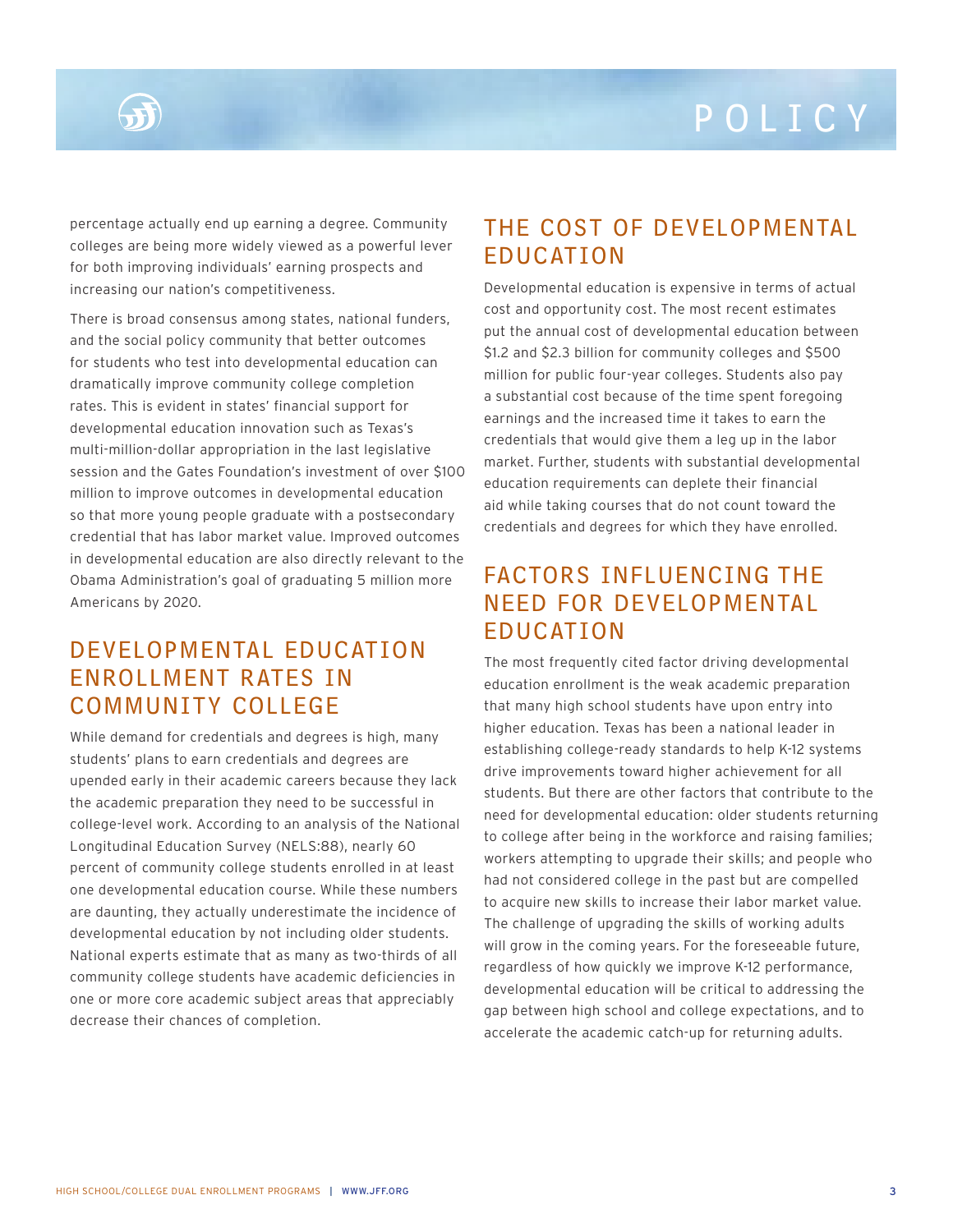## PROMISING STRATEGIES

Despite the weak evidence base and the complexity of developmental education, there are some promising developments and emerging evidence of strategies and approaches that make a difference.

#### *Preventive Strategies*

Across the nation, an increasing number of community college systems are playing an active role in reaching out to K-12 to close the gaps in standards and expectations between high school and postsecondary education. This work is informed by state-level college readiness initiatives and national efforts such as the work many states are doing through Achieve, Inc. to develop college readiness standards. Texas has been a national leader in this area establishing college readiness standards though "vertical teams" called for in House Bill 1 in 2006.

There are also a growing number of states that are reaching into high schools to test if students are on track to be college ready upon graduation. Furthermore, states are increasingly considering options for students to remediate academic deficiencies prior to enrolling in college. For instance, Florida recently passed legislation that allows high school students to be taught the top-level developmental education course curriculum while in high school.

Finally, we are seeing more states identify dual enrollment as a strategy to reduce the need for developmental education. Texas is a national leader in developing policy supports for dual enrollment and early college. The state's investment through House Bill 1 in 2006 of a \$275 per student allotment for high school students has helped facilitate high school-college collaborations, such as college-credit options for high school students and the establishment of 41 early college high schools across the state. El Paso Community College has successfully used dual enrollment and early college as a strategy to decrease the number of students entering college underprepared. Studies by the Community College Research Center at

Teachers College, Columbia University have found that dual enrollment students were more likely to enroll in college, have high grade point averages, and persist from year to year in comparison to non-dual enrollment students.

#### *Assessment and Placement Policy*

There is general consensus in the field that the intake process for community college is critical to student success. Thus, states are increasingly reviewing and revising their assessment and placement policies, increasing their coherence and consistency to ensure that students who have academic support needs do not fall through the cracks and miss out on the help they need to be successful. Several states, including North Carolina and Connecticut, have established statewide common assessment policies and common placement cut scores.

There is also increasing activity in states to improve the diagnostic capability of assessment instruments so that institutions can design interventions that are customized to address the specific academic weaknesses identified by students' assessment scores. Florida is in the process of revamping its assessment policy and is developing a new assessment instrument that will feature robust diagnostic capability. Similarly, Virginia is developing a new assessment that will pinpoint students' academic weaknesses and allow colleges to place them into modules that address their deficiencies instead of semester-long courses. Furthermore, Florida, Virginia, and other states are augmenting their state-level data capacity in order to provide more information on students' high school performance so that colleges can make better assessment decisions.

To realize the promise of improvements in assessment instruments, however, institutions need additional capacity and resources so that they have the time to consider all of the factors that influence students' chances of success and make informed choices about the interventions to which students are referred.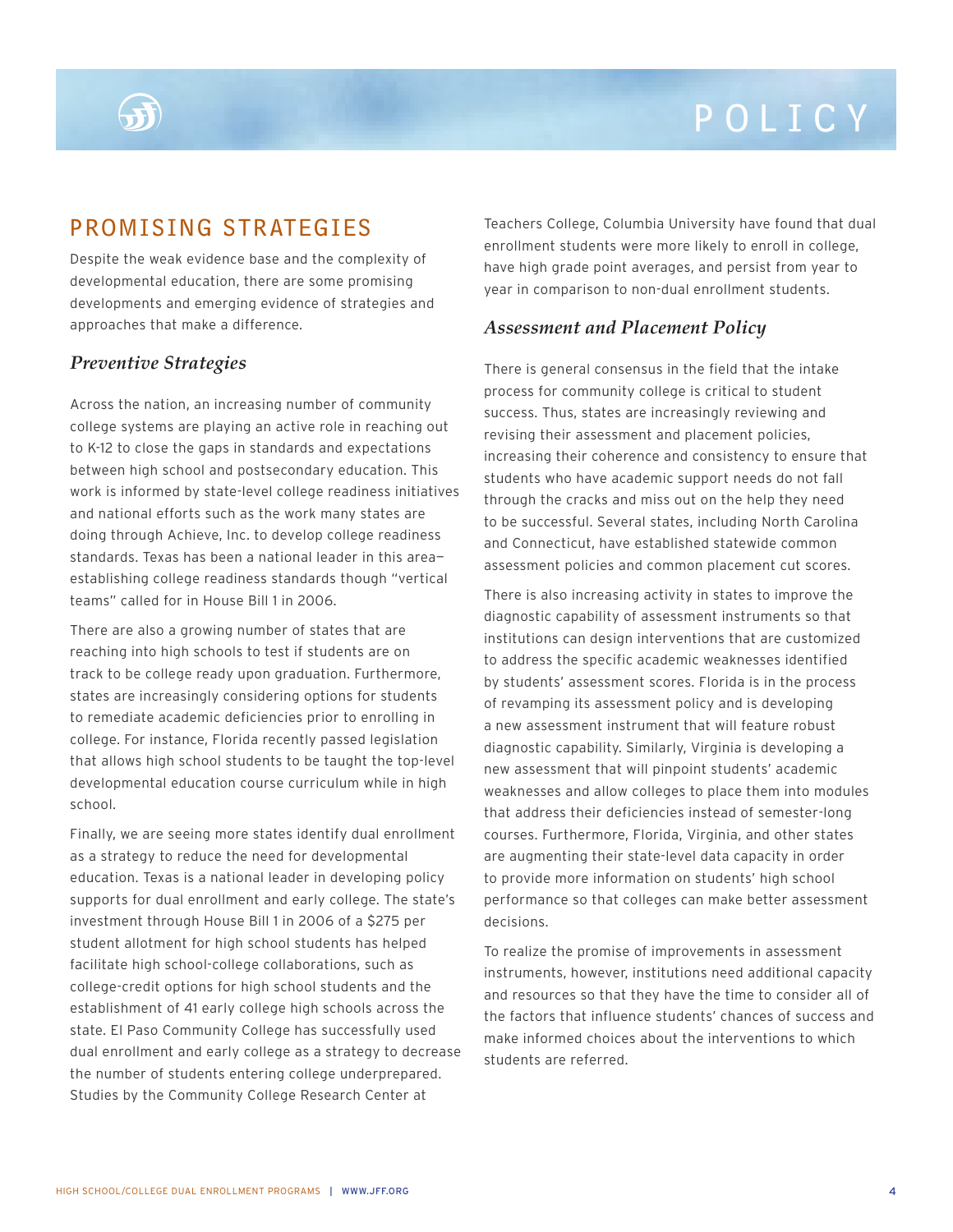#### *Developmental Education Redesign*

Strong evidence suggests that traditional delivery of developmental education does not work well for students who test just beneath the cut score and for students who test multiple levels below college proficiency. For the first group, the data reveal that students who have narrowly missed the cut score are as likely to be successful as students who tested just above the standard. Rather than being placed into developmental education, these students are better off entering directly into college-level courses with academic supports. For students who are multiple levels below college proficiency, very few ever complete their developmental education requirements, let alone enroll in a college or earn credentials or degrees.

In the *Achieving the Dream* sample, only 16 percent of students who were referred three levels below collegelevel proficiency finished their developmental education requirements. Promising strategies for this group include those that decrease the time that students spend in developmental education. For example, the Fast Start model at the Community College of Denver combines multiple levels of developmental education to increase completion rates. Other promising strategies for which there is evidence of effectiveness include learning communities, which provide a cohort approach to learning; student success courses, which provide orientation and information on how to navigate college; and contextualized strategies that blend developmental education and occupational training, such as the Integrated Basic Skills and Education Training (I-BEST) program in Washington State.

Texas has been a national leader in support for developmental education innovation. The legislative riders of the 81st Texas Legislature—Rider #50 Developmental Education; Rider #56 Adult Basic Education Community College Grants; Rider #45 Align Adult Basic Education and Postsecondary Education; and others—are national exemplars that the other states participating in *Achieving the Dream* and the *Developmental Education Initiative* are learning from.

#### *Data and Performance Measurement*

One of the most promising developments in the effort to improve services to academically underprepared students is the work that states have done to better track and analyze longitudinal data on student progression and outcomes. If you cannot effectively measure the outcomes for students who test into developmental education, it is difficult to know what is working and what needs to be fixed. Texas and the other *Developmental Education Initiative* states are on the leading edge of this work. These states have collaborated to identify key performance indicators for developmental education that track both shorter-term and final measures. These states will use results on these indicators to identify, document, and disseminate the practices and policies that are most effective toward improving outcomes in developmental education. This work is critically important because it can identify highperforming institutions, so that their successful practices can be studied and shared with other colleges. Identifying institutions that are successful in serving students who test into developmental education is a key step toward improving their outcomes.

#### *Finance*

There is emerging evidence that structuring financial aid for persistence rather than just access can make a difference for low-income students. Many students in developmental education are low-income and are juggling work, family, and school. Promising strategies in this area include incenting full-time attendance and performancebased scholarships. In the first area, Connecticut has been a leader, packaging financial aid to encourage students who are able to attend full-time to do so. In the second area, the performance-based Opening Doors scholarship demonstration evaluated by MDRC has shown positive results for credit accumulation and persistence. MDRC has launched a new study to further evaluate the effectiveness of performance-based scholarships to improve persistence for low-income students.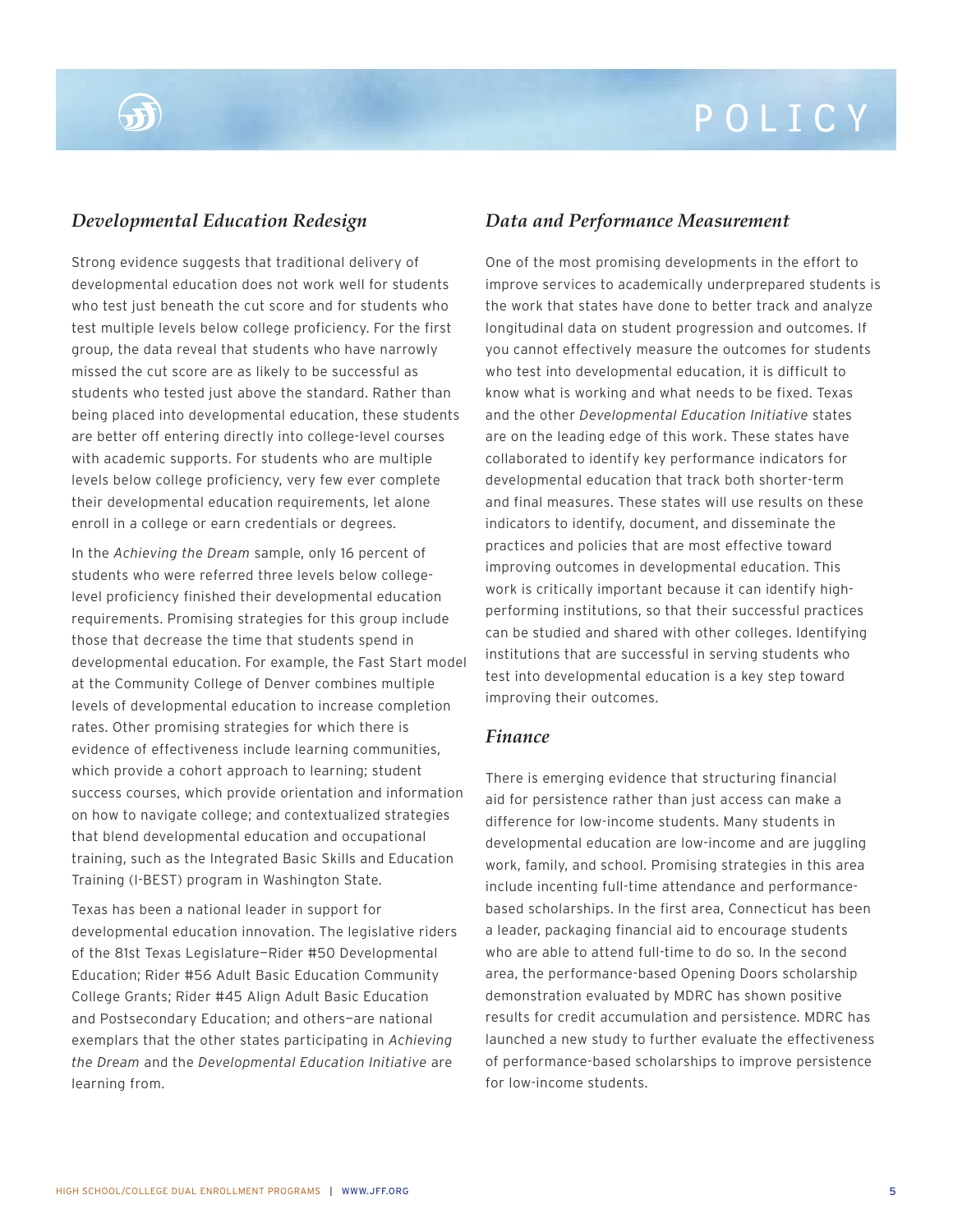The fragile financial condition of low-income students who are struggling in developmental education warrants special attention. Completing their developmental education requirements and advancing to college-level courses, credentials, and degrees dramatically improves the quality of students' lives and puts them within striking distance of earning family-supporting wages and contributing to our economic competitiveness.

The data suggest that most students make a valiant attempt—most developmental education enrollments end in successful completion—but that these students often fail to go the distance. Many students successfully pass one or even two courses, but then do not complete their requirements. Public Agenda's recent survey *With their Whole Lives Ahead of Them* cited the top two causes for students leaving college to be financial stress and the inability to juggle family, work, and school. Redesign efforts that minimize the time spent in developmental education and that help students go the distance to earn credentials and degrees will be critical to any robust strategy to improve outcomes.

## CHALLENGES TO THE MOMENTUM TO IMPROVE OUTCOMES IN DEVELOPMENTAL EDUCATION

The growing demands on community colleges today come at a time of severe fiscal constraints. During lean times, the core supports that developmental education students need to be successful (e.g., financial aid, advising and counseling, other academic and student services supports) are often the first to be cut. It is critical to maintain support for improving outcomes for students who test into developmental education—particularly support for innovation.

The states participating in *Achieving the Dream* and the *Developmental Education Initiative*—including Texas—are working to leverage state, private, and potentially federal funds to re-imagine and re-engineer developmental education in order to reduce the time students spend in remedial courses and accelerate their progress. When they succeed, the benefit accrues both to individuals' economic success and to states' growth and competitiveness.

It is an honor to have had this opportunity to speak before the committee today. Thank you.

.